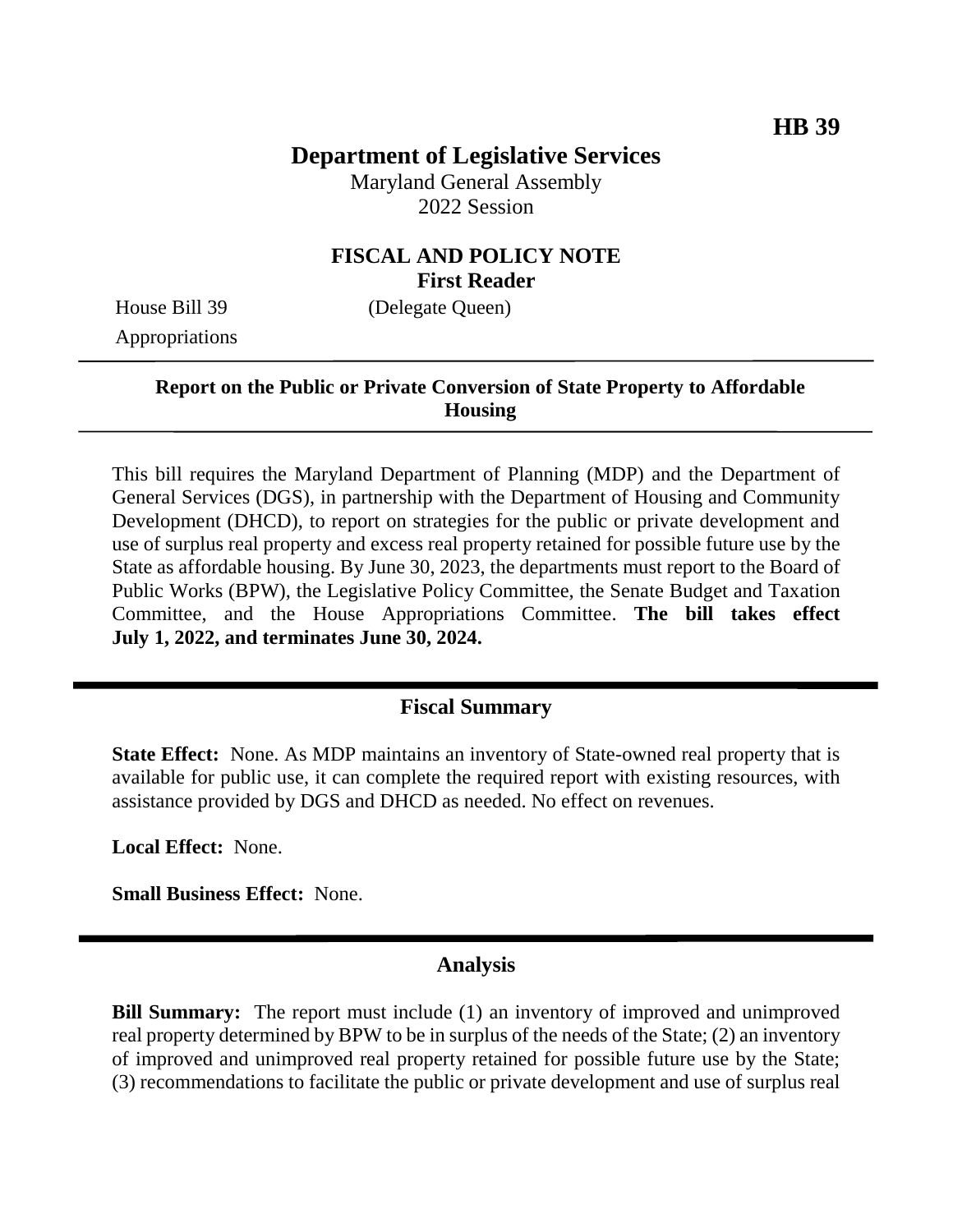property and excess real property retained for possible future use by the State as affordable housing, including identification of specific properties; (4) recommendations for legislative and regulatory changes; and (5) an analysis of federal and State funds available for the conversion of existing public real property to affordable housing by public or private parties.

The report must highlight properties and emphasize recommendations that facilitate the development of affordable housing near public transportation, existing commercial developments, and commercial developments for which all permits have been issued. For the purposes of the report, improved or unimproved real property is considered to be near public transportation if (1) the property is in a transit-oriented development or (2) any part of the property is located within one-half mile of the passenger boarding and alighting location of a planned or existing transit station.

# **Current Law:**

## *Excess Real Property – Notification and Reporting*

Each unit of State government must notify MDP in writing of any real property that is in excess of the needs of the unit, or any substantial change to any real property owned by the State. MDP must (1) study the proper disposition of the property; (2) determine whether any local government or unit of the State government is interested in the property; and (3) make an appropriate recommendation to the using unit of the State government and to BPW.

When a unit notifies MDP, the unit must include with the notification specified information relating to the property, and the information must be made available by the unit or MDP upon request. After MDP receives notice from a unit of State government, MDP must notify (1) specified committees of the General Assembly; (2) the General Assembly members who represent the legislative district in which the property is located; and (3) owners of property adjacent to the property declared excess, as specified.

#### *Information Concerning Real Property and Inventory Lists*

MDP must (1) be a repository and clearinghouse for information about real property available for public use and (2) correlate information concerning real property owned by the State or any subdivision of the State. MDP must maintain a current, updated list of real property owned by the State or any political subdivision of the State. The list must include pertinent details concerning size, facilities, and value. A copy of the list and any related information must be provided to any State agency and the General Assembly upon request.